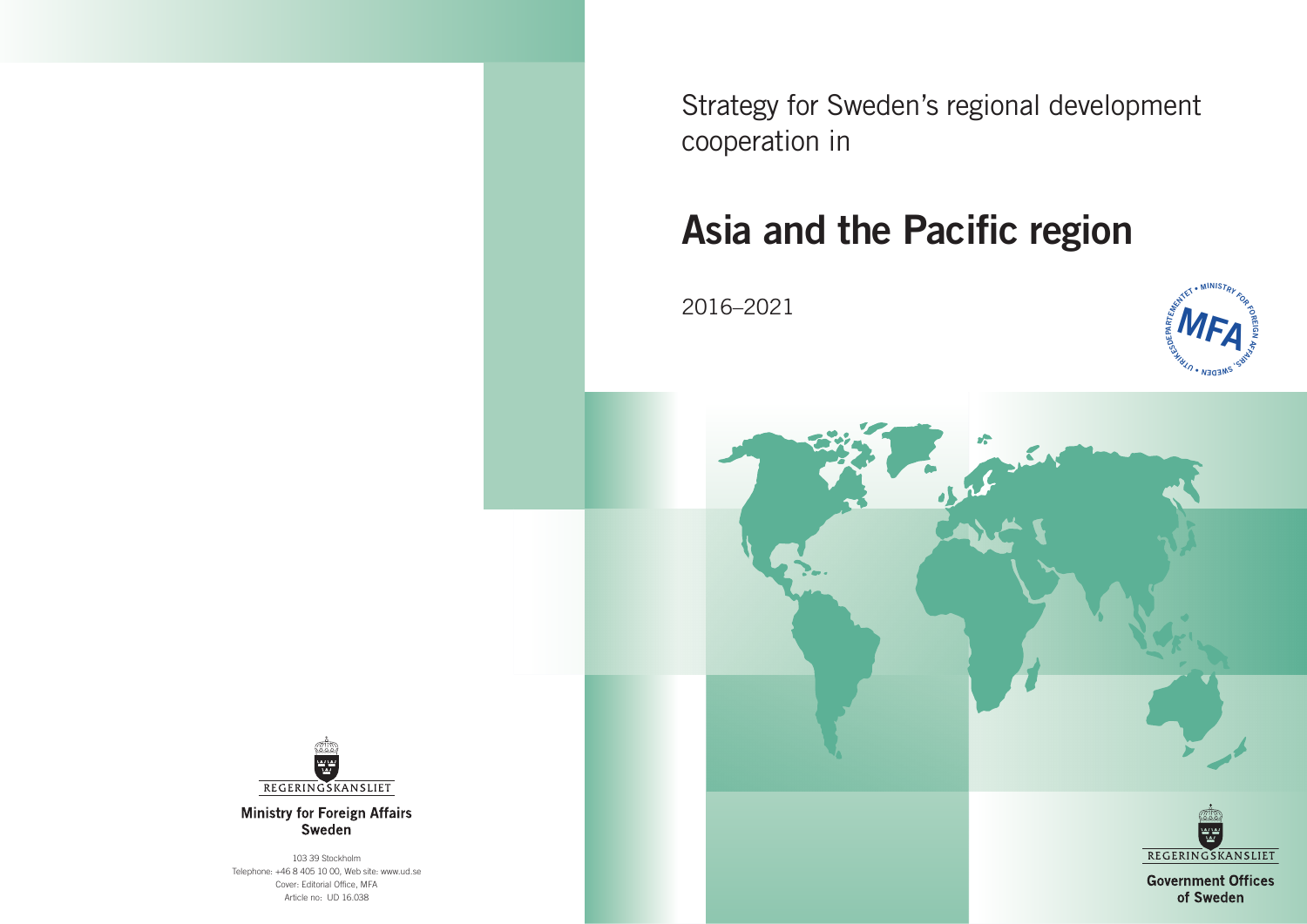## Strategy for Sweden's regional development cooperation in Asia and the Pacific region 2016–2021

### 1. Focus

Within the framework of this strategy, regional development cooperation in Asia and the Pacific is to contribute to increased regional integration and collaboration for sustainable development in the region. The purpose of the activities is to contribute to strengthening the ability of regional actors to deal with transboundary challenges and opportunities in the areas of human rights, democracy and gender equality, and environment and climate change in a mutually reinforcing way. The strategy will apply in 2016–2021 and provide a total of SEK 1 800 million.

Within the framework of the strategy, the Swedish International Development Cooperation Agency (Sida) is expected to contribute to:

**Sustainable development in Asia through mutual interaction between human rights, democracy, gender equality, environment and climate change** 

With a focus on environmentally and climate-resilient sustainable development and sustainable use of natural resources

- Enhanced regional collaboration to strengthen resilience to mutual environmental and climate problems and natural disasters
- Improved regional collaboration and sustainable use of transboundary natural resources

With a focus on human rights, democracy and gender equality

- Strengthened capacity of regional actors to promote greater accountability and increased democratic space
- Strengthened capacity of regional actors to promote human rights and gender equality

### 2. Regional context

The Asia-Pacific is a region of major differences between countries and sub-regions and between different groups within the countries. The region includes some of the smallest countries in the world with relatively few inhabitants and the two most populous countries, India and China. The region comprises everything from well-functioning democracies to highly authoritarian states. Of relevance to development cooperation is that the Asian context is characterised by substantial and poverty-related challenges caused by environmental degradation, climate change, lack of respect for democratic principles and human rights, and the absence of gender equality.

The region's rapid economic development, with trade and investment as driving forces, has made a significant contribution to poverty reduction. However, in several places, this rapid growth has had adverse impacts on the environment and human rights. Despite progress on the Millennium Development Goals in most countries in the region, income inequality and other forms of inequality have increased markedly. Many places still suffer severe and widespread poverty, not only income poverty. Still today, more than 1.6 billion people in the region live on less than USD 2 a day. A large proportion of them live in middle-income countries or soon-to-be middle-income countries. The region has the highest number of hungry people in the world. Most of the people living in poverty are women and children and the vast majority are dependent on agricultural production for their income. Women play an important role in food production but lack rights to land, financing, technology and more. Ensuring food security is therefore integral to reducing inequality and to sustainable development in the region.

The links between environment and climate-resilient sustainable development, and human rights, democracy and gender equality are clear in Asia, especially for people living in poverty. In some parts, countries prioritise economic growth at the expense of the environment and human rights. Environmental and climate problems affect people's lives and rights such as access to clean water, food, sanitation and health. A democratic deficit and lack of respect for human rights and land rights affect people's ability to demand accountability and to contribute to dialogue and decision-making for more sustainable development.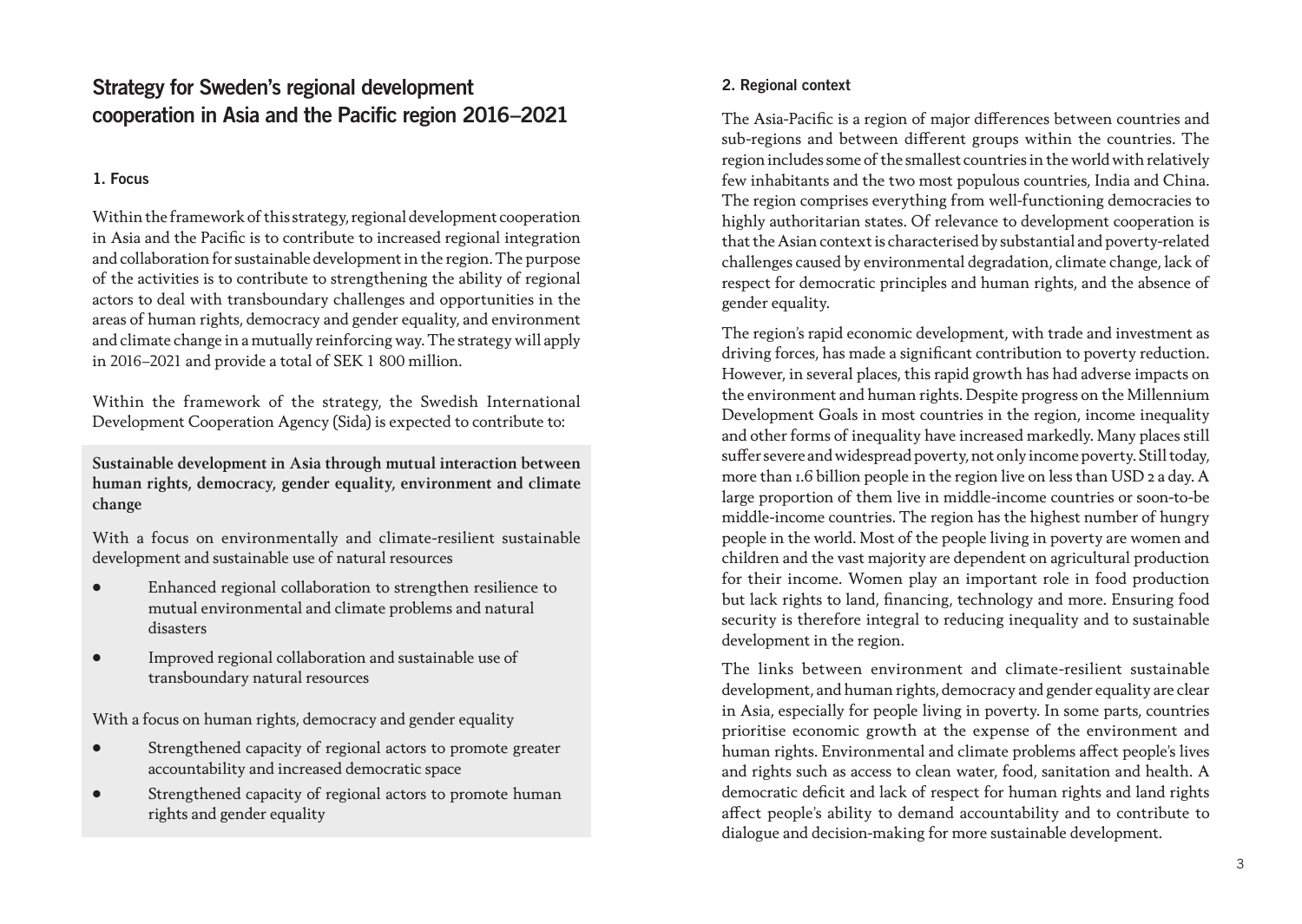A fast-growing population, the rapid pace of urbanisation and rapid economic growth have had a range of adverse environment impacts. Environmental degradation of land, sea and river ecosystems, and the unsustainable exploitation of natural resources have a serious impact on humans and the environment. Environmentally harmful emissions, exposure to hazardous substances and air pollution are further examples of the growing challenges for the region. Biodiversity loss and illegal trade in natural resources are regional problems. The region is characterised by the most severe impacts of climate change on Earth, such as extreme weather systems and unbalanced ecosystems. Ninety per cent of people forced to flee because of natural disasters live in the Asia-Pacific region. According to the United Nations, natural disasters in the region are largely due to climate change and primarily affect the poorest people. Climate change impacts are particularly apparent in the Oceania region. Small island states are recognised in the Paris climate agreement, along with the least developed countries, as particularly vulnerable to climate change. Women and girls suffer disproportionately from the impacts of climate change and disasters, but are also important agents of change who possess knowledge that is critical for sustainable development.

In terms of respect for human rights, Asia is a very diverse region. There is no regional convention that protects human rights. Ratification of key UN conventions is generally low and they are seldom incorporated into national legislation, resulting in national legal systems that provide inadequate human rights protection. The level of gender equality and women's rights varies significantly between and within countries in the region. Gender differences are large in terms of economic opportunities and political influence in society. Gender-based violence is widespread. Many countries lack legislation guaranteeing women full rights, and traditions and attitudes are an obstacle to greater gender equality. Meanwhile, in many places, women are key actors in areas such as trade and academia. Civil society space is being severely reduced; increased surveillance and control, and new legislation are restricting freedom of assembly and association. The Press Freedom Index classifies more than half of the countries in the region as very repressive of freedom of the press and freedom of expression. Many of the threats that human rights defenders, journalists, trade unionists and environmentalists perceive

from government and private actors are directly or indirectly linked to environmental and climate issues. Strengthening human rights – economic, social and civil – provides opportunities for women and men and girls and boys to preserve and protect the environment and the natural resources that they are often directly dependent on for their livelihoods.

Many countries have difficulties responding to the exploitation of land and other natural resources. This affects the poorest and most marginalised groups, in particular rural women and indigenous peoples, and is a root cause of social tensions and conflicts. Conflicts or post-conflict situations in several parts of Asia can, in turn, be exacerbated by the effects of environmental degradation and climate change.

Corruption is widespread. Weak institutional capacity and lack of rule of law, especially with regard to land rights, affect the poorest and most marginalised groups in particular. Indigenous peoples and ethnic minorities are often discriminated against and vulnerable in the countries where they live. In a number of Asian countries, fundamental labour rights are severely curtailed and trade unions are repressed by both governments and enterprises. Employer organisations are sometimes also affected by the lack of rights. All in all, this impedes the right to collective bargaining and constructive social dialogue. Long supply chains make it more difficult to control and manage working conditions even for companies with good intentions. Weak structures and lack of rights also make it harder to protect the rights of domestic workers and migrant workers, the majority of whom are women. Trafficking in human beings and forced labour are growing problems.

Asian cooperation is complex and differs throughout the region. Regional integration is weak and strong regional institutions are lacking. The countries in the three sub-regions have organised themselves in different ways. South Asia, for example, has the South Asian Association for Regional Cooperation (SAARC) and the Heart of Asia regional process, South-East Asia has ASEAN, and the Oceania region has the Pacific Island Forum (PIF) and the Secretariat of the Pacific Community (SPC).

An important reason for pursuing regional development cooperation in the Asia-Pacific is that regional cooperation can contribute to improving the management of challenges related to the environment, climate and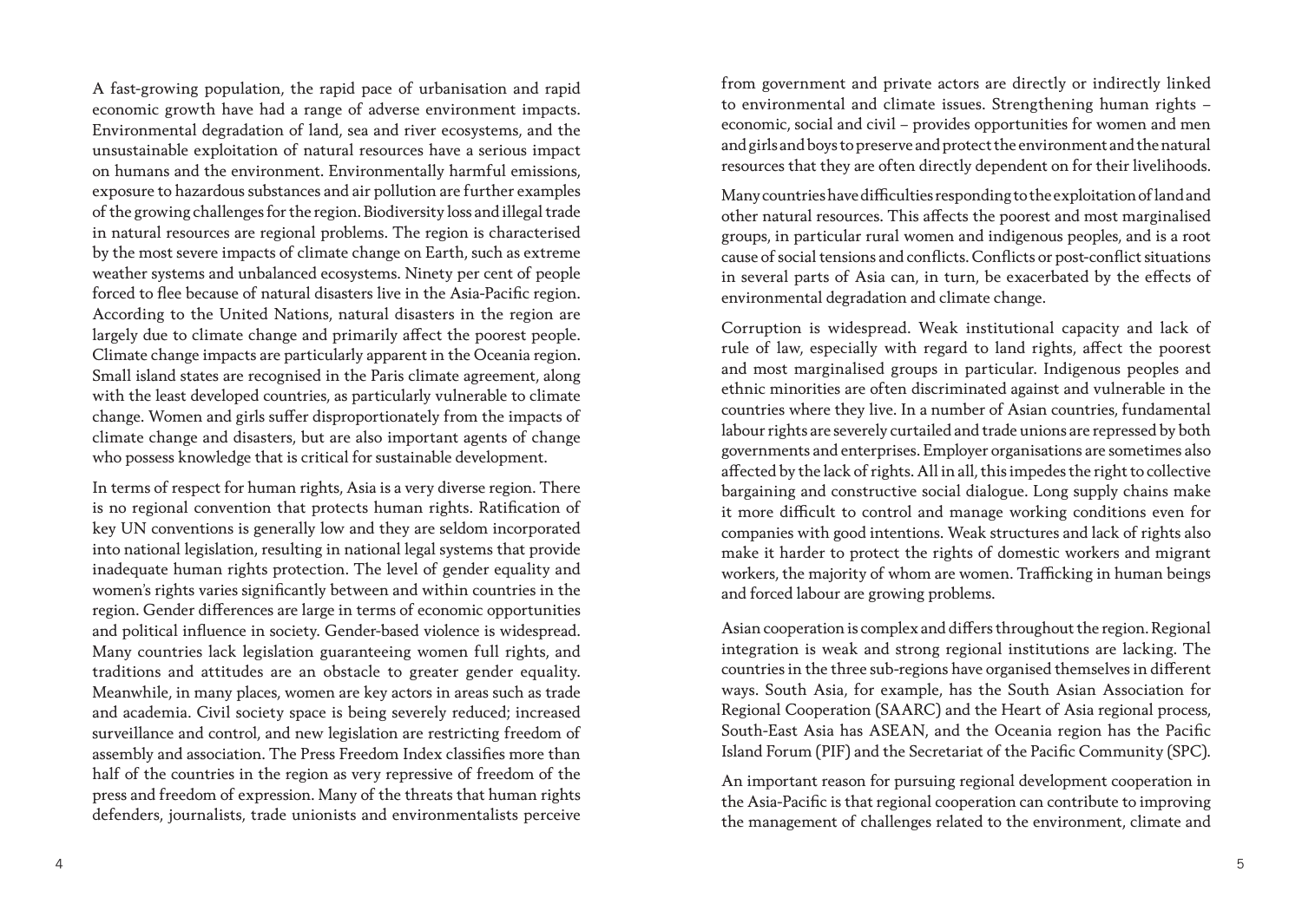natural resources, which are often transboundary in nature. Regional cooperation is also considered to be a way forward in terms of achieving progress in the areas of human rights, democracy and gender equality, where it may be difficult for actors to operate and work effectively at national level. Experience, including from Swedish development cooperation in the region, has shown that progress in one area is closely linked to progress in other areas. By working to ensure that regional actors adopt an integrated approach to managing the environment and climate change, and human rights, democracy and gender equality, the chances of achieving sustainable results in these two areas will improve; this is expected to have an impact on people living in poverty in the individual countries. The approach is multidisciplinary, partnership-oriented and problem-based, in line with the 2030 Agenda and the Sustainable Development Goals.

Sweden is one of few donors in the region focusing on strengthening regional actors and regional collaboration. Sweden's regional development cooperation has good experience of integrating environmental and climate work with human rights, democracy and gender equality. Sweden has a strategic role in pursuing this approach, with great potential to influence the lives of people living in poverty. In addition, a clear thematic focus creates favourable conditions for cooperation in the region and leads to more effective efforts in a large geographical region where Sweden is a relatively small but potentially influential donor.

#### 3. Activities

Sweden's regional development cooperation in Asia and the Pacific region is to be based on and characterised by a rights perspective and the perspective of poor people on development. The rights perspective means that human rights and democracy are regarded as fundamental to development. This approach involves giving visibility, prior to each contribution, to individuals and groups that are discriminated against, excluded and marginalised, so that all people will be able to enjoy their rights, regardless of gender, age, disability, ethnicity, religion or other belief, sexual orientation, transgender identity or expression. The perspective of poor people on development means that the situation,

needs, circumstances and priorities of poor women, men and children must be used as the basis for poverty reduction and the promotion of equitable and sustainable development.

Sweden's development cooperation is to be economically, socially and environmentally sustainable, and also gender-equal. The basis of development cooperation is a comprehensive view of the challenges, needs and conditions of people and societies. The guiding principle is that economic, social and environmental conditions and processes are to be understood and managed in an integrated context. Gender equality and the empowerment and rights of women and girls, are both goals in themselves and a prerequisite and a means for achieving sustainable global development. Violence and armed conflict are among the greatest obstacles to economic and social development, and development cooperation is an important part of conflict prevention. An environmental and climate perspective, a gender perspective and a conflict perspective must therefore be systematically integrated into regional development cooperation in Asia and the Pacific region.

Sweden's regional cooperation with Asia and the Pacific region will cover South Asia, South-East Asia and small island states in the Pacific. Adjacent sub-regions affecting the strategy's implementation may be involved.

Regional development cooperation is to focus on better enabling regional actors to manage cross-border problems and challenges where solutions can best be sought in regional cooperation. Regional value added is a key starting point for activities. Cooperation is to be sought with regional change agents that have the potential to support and influence regional actors or states to take greater responsibility for the environment and climate, human rights, democracy and gender equality.

Activities is to be conducted in a manner that strengthens the ability of regional actors to integrate an environmental and climate perspective into programmes related to human rights, democracy and gender equality, and that strengthens regional actors' efforts to promote respect for human rights, greater opportunities for democratic participation and gender mainstreaming into programmes related to environment, climate and natural resources.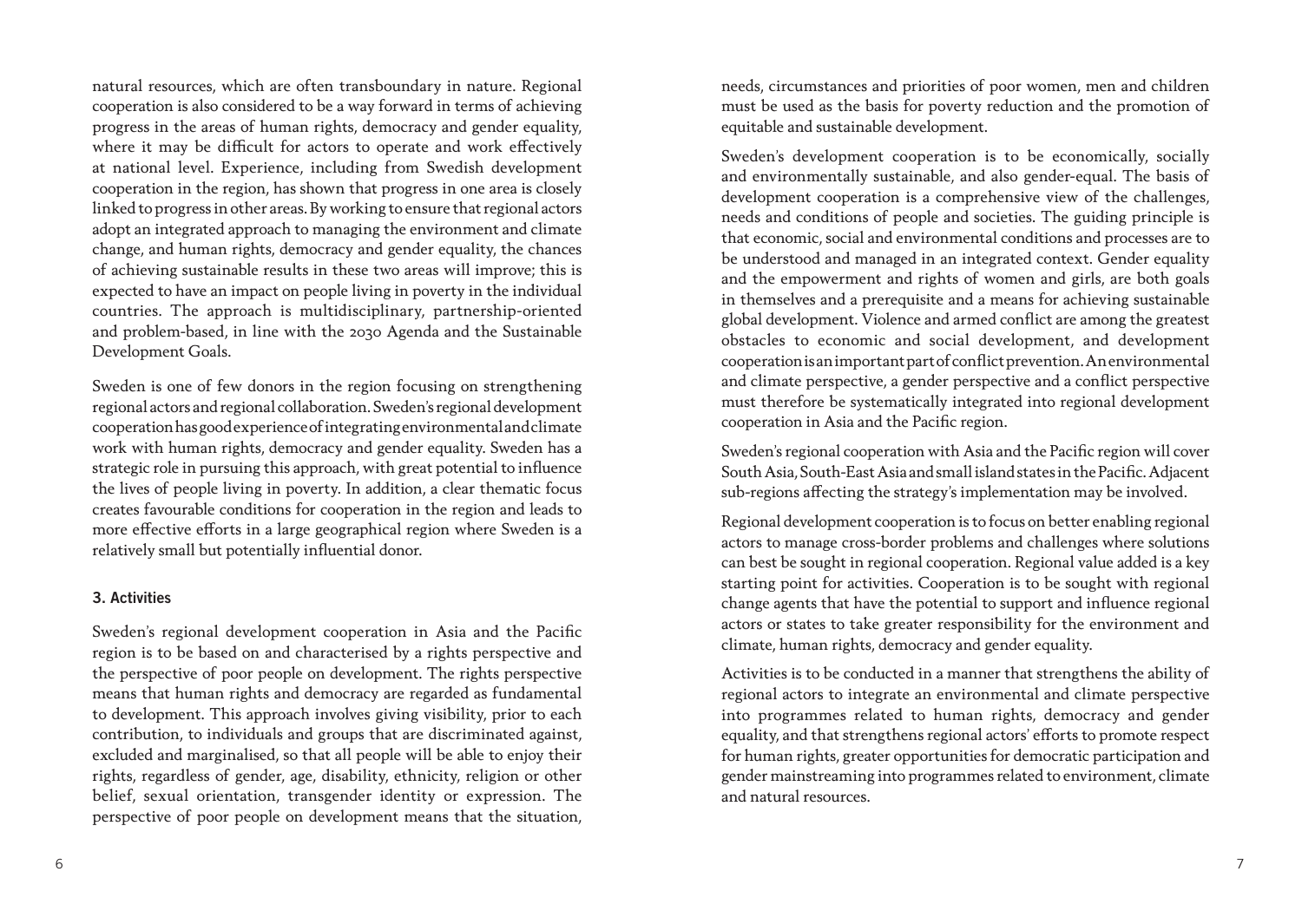Activities are to take account of the intergovernmental organisations that are considered relevant. Cooperation with a range of civil society actors and the research community is a central component. In implementing the strategy, Sweden is to work to promote increased resource mobilisation from partners, and sustainable and responsible investment. Sweden is to contribute to innovative financing mechanisms, for example by facilitating partnerships with enterprises. The business sector can be involved with the aim of moving their operations towards greater sustainability and mobilising their expertise and resources. Trade union organisations and civil society can be important partners in these efforts.

Sida is to ensure an integrated approach to Sweden's total support to the region. Synergies are to be sought with bilateral activities in the region. Synergies should be sought with relevant strategies. Synergies are also to be sought with Sweden's humanitarian aid.

Sweden is to seek to strengthen the capacity of regional actors to follow, participate and implement international and regional agreements with a bearing on the strategy's objectives. Activities are to contribute to the implementation of the 2030 Agenda.

Sweden is to contribute to enhanced regional collaboration to increase people's resilience to transboundary environmental and climate problems, and natural disasters. This may include activities to enhance capacity to apply for and manage climate financing, and activities to promote more resilient agriculture, forestry and fisheries. The latter also strengthens poor people's ability to take part in, and become an integral part of, economic development. The focus may be on issues characterised by women's and girls' lack of access to human rights. Strengthened regional capacity for climate action and climate financing can support the implementation of countries' national commitments under the Paris Agreement. To contribute to improved support and data in decisionmaking processes on environmental and climate issues, Sweden is to promote increased and broad participation in democratic processes, including in environmental and social impact assessments, linked to natural resources or infrastructure. Sweden is to contribute to increasing the participation of women, ethnic minorities and indigenous peoples in democratic processes.

Swedish development cooperation is to contribute to improving regional management and sustainable use of transboundary natural resources, such as water, agriculture, forests and marine resources. This may include activities that help the value of ecosystems and biodiversity become better integrated into the central decision-making data at national and local level. Support is to focus on increasing the participation of rights holders in the design and supervision of policy, planning and implementation of sustainable natural resource management. This may include, for example, support to regional civil society organisations representing discriminated groups, such as women and indigenous peoples.

Activities are to enhance the awareness of actors concerned with environmental and climate issues, including natural resources, of the importance and relevance of integrating better access to human rights, democratic participation and gender equality to achieve the goals of a cleaner environment and reduced climate impact.

Increased access to renewable energy can contribute to realising the right to health, education, work and clean water. Renewable energy is to be integrated into activities where access to energy is a means of increasing poor people's resilience to environmental impacts, climate change and natural disasters. Activities can also include support to strengthen mechanisms and innovative financing solutions that will help increase the capacity for effective climate change-related planning, management and investments. The guarantee instrument can be used to increase investments focusing on, for example, renewable energy and climate adaptation, and reduced climate impacts.

Sweden is to contribute to strengthening capacity among regional actors to promote greater accountability and democratic space, particularly in relation to the environment and climate. Regional actors that can contribute to the development of independent arenas for information sharing, networking and accountability in relation to human rights and also to the promotion of environmentally sustainable development in the region is to be supported. Priority areas include freedom of expression and right to information, including media and internet freedom. Particular attention is to be paid to the conditions and situation of human rights defenders, including women's rights activists, journalists, trade unions